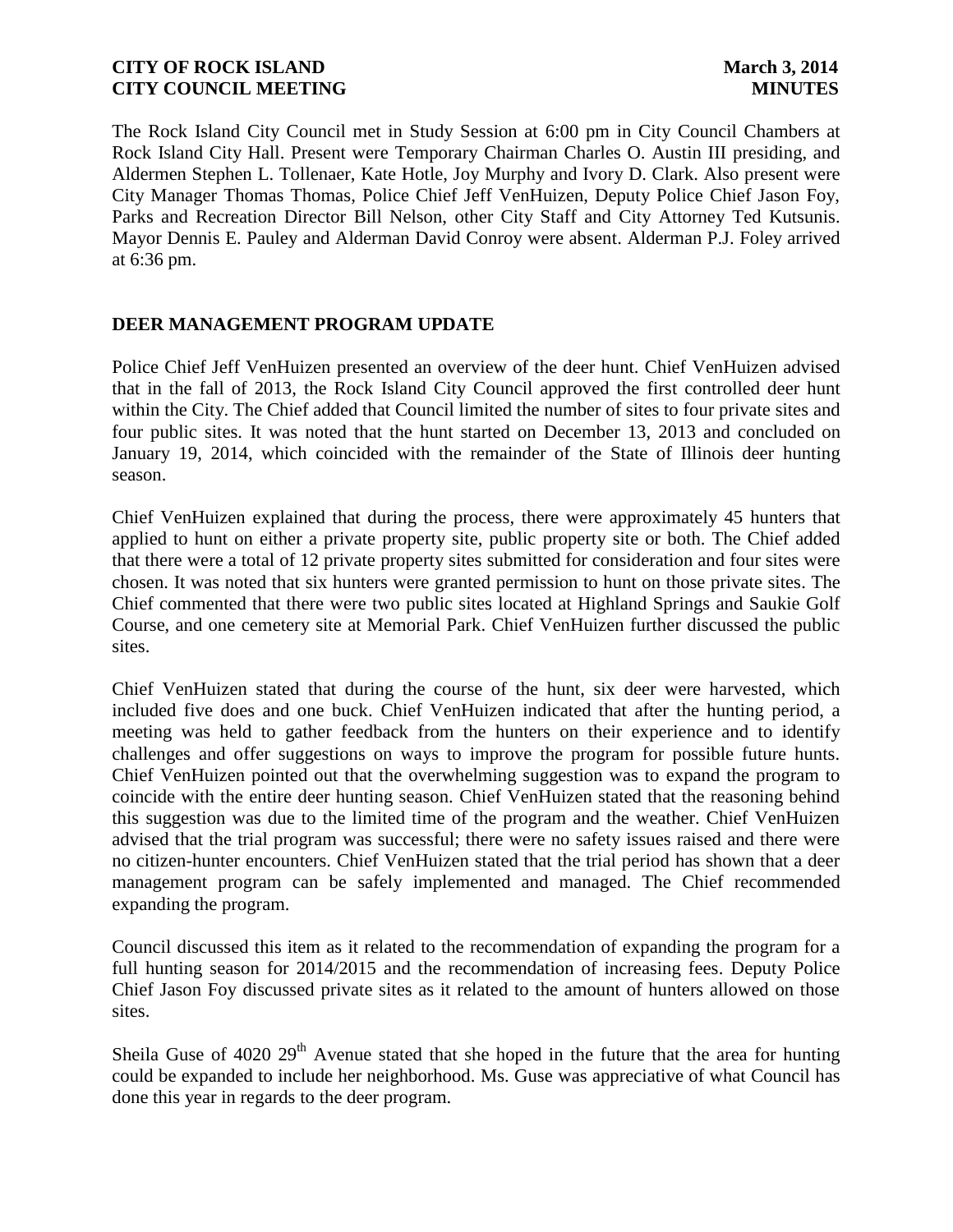Sue McDevitt of 2940  $17<sup>th</sup>$  Street stated that the deer problem is multiplying and hoped that Council would extend the program for a longer period next year. Ms. McDevitt was very appreciative of what Council has done this year in regards to the deer program.

Bob Motz of 2535 River Heights Drive reminded Council that there is an option of not having a deer hunt. Mr. Motz discussed an article from the Rock Island Argus in regards to deer hunting in other municipalities and reducing the population of deer.

Patricia Nederbrock of 3633 14<sup>th</sup> Street stated that the plans laid out this year in regards to the designated hunting areas worked well. Ms. Nederbrock stated that the idea of letting home owners find a hunter and have that person come and hunt on their property could get really dangerous. Ms. Nederbrock suggested having more hunters but not expanding the sites. Ms. Nederbrock also suggested allowing the hunters to go hunt on designated even and odd days.

Alderman Hotle had concerns in regards to supporting the program and how effective the program is in reducing the deer population.

City Manager Thomas discussed the Deer Management Program as it related to the safety component and expanding the program to a full season next year.

Parks and Recreation Director Bill Nelson discussed the effectiveness of deer archery programs as it related to other cities and counties.

Council discussed the City's Deer Management Program and other communities' deer programs as it related to aerial deer counts.

Alderman Murphy discussed the success of the trial deer program and support for the program.

Alderman Tollenaer had concerns in regards to supporting the program. Alderman Tollenaer found it difficult to believe that there are as many deer in the City as being reported.

Alderman Clark discussed supporting the program as it related to the safety component.

Mr. David McKee of  $510728<sup>th</sup>$  Avenue Moline, IL inquired to Council as to why the City doesn't allow deer hunting during January and February. Mr. McKee added that this is the best time to hunt deer. Mr. McKee also inquired as to why hunters can't hunt in Blackhawk State Park.

Aldermen Tollenaer stated that Blackhawk State Park is a Forest Preserve. Aldermen Tollenaer added that the City has to work within State guidelines.

City Attorney Kutsunis advised that the DNR controls all licensing; they set the season. City Attorney Kutsunis added that the City cannot override what seasons the DNR has set for deer hunting.

Council further discussed the Deer Management Program.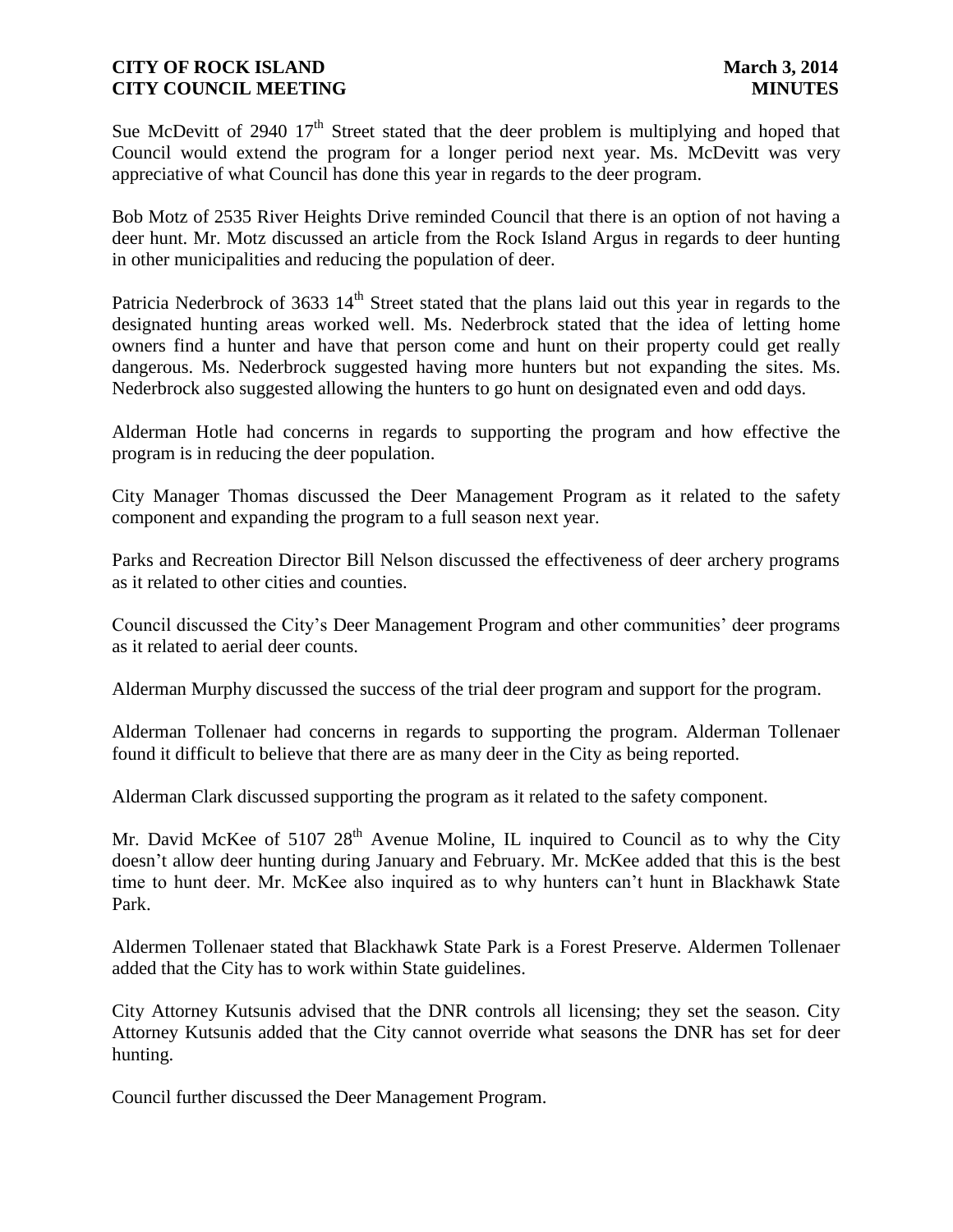## **EXECUTIVE SESSION**

A motion was made by Alderman Clark and seconded by Alderman Hotle to recess to Executive Session on matters of Personnel, Property Acquisition and Litigation. The motion carried on a roll call vote. Those voting Aye being; Alderman Tollenaer, Alderman Hotle, Alderman Murphy, Alderman Austin and Alderman Clark; those voting No, none. The meeting was recessed at 6:35 pm. Alderman Foley arrived at 6:36 pm.

Temporary Chairman Austin reconvened the regular meeting at 6:42 pm.

## **ADJOURNMENT**

A motion made by Alderman Murphy and seconded by Alderman Foley to adjourn the meeting carried by the following Aye and No vote. Those voting Aye being; Alderman Tollenaer, Alderman Hotle, Alderman Murphy, Alderman Austin, Alderman Clark and Alderman Foley; those voting No, none. The meeting was adjourned at 6:43 pm.

> \_\_\_\_\_\_\_\_\_\_\_\_\_\_\_\_\_\_\_\_\_\_\_\_\_\_\_ Aleisha L. Patchin, City Clerk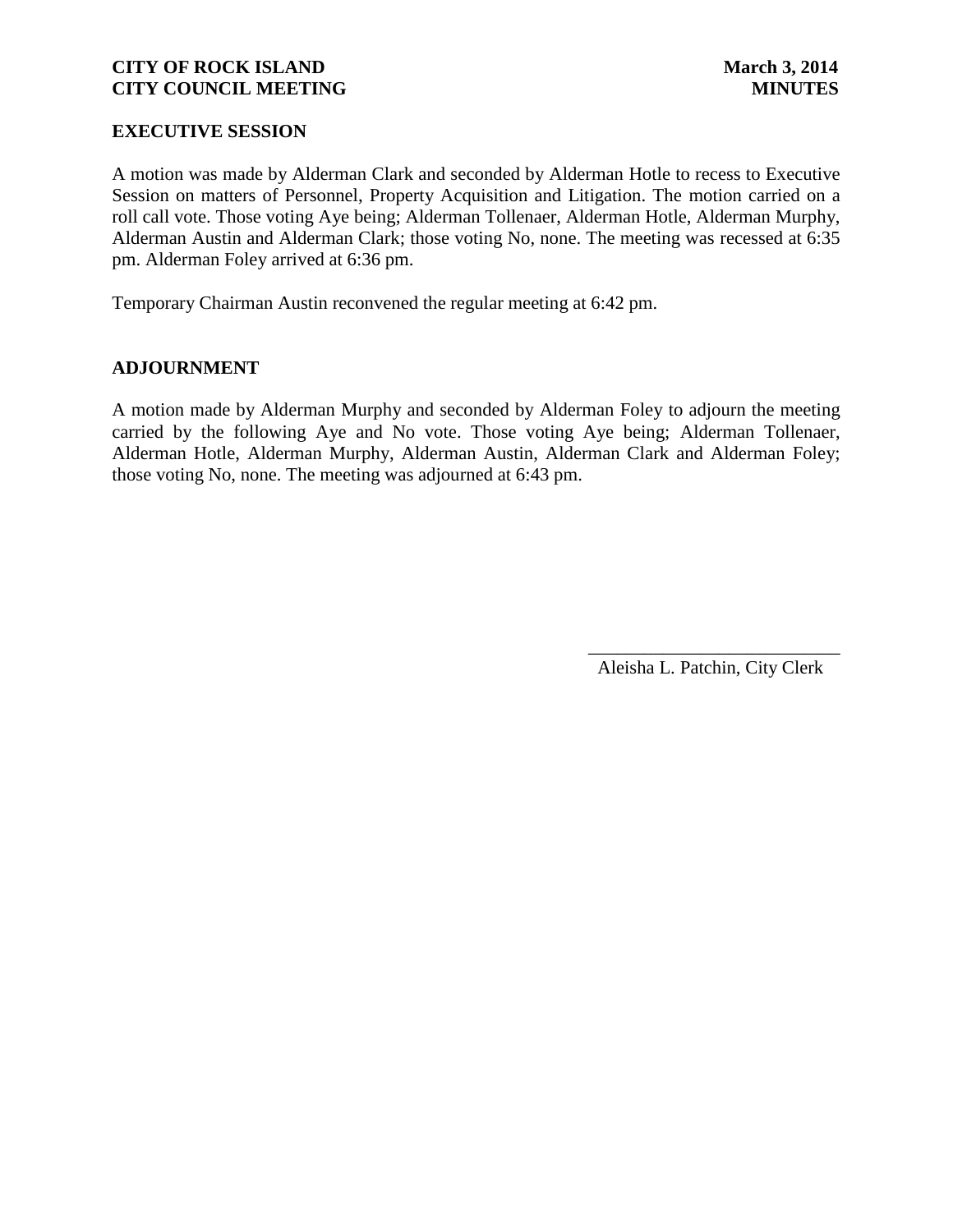Rock Island City Council met in regular session at 6:45 pm in Council Chambers of Rock Island City Hall. Present were Temporary Chairman Charles O. Austin III presiding, and Aldermen Stephen L. Tollenaer, Kate Hotle, Joy Murphy, Ivory D. Clark and P. J. Foley. Also present were City Manager Thomas Thomas and City Attorney Ted Kutsunis. Mayor Dennis E. Pauley and Alderman David Conroy were absent.

### Introductory Proceedings

Temporary Chairman Austin called the meeting to order and invited Boy Scout Troup 258 to help lead in the Pledge of Allegiance. Alderman Murphy gave the Invocation.

#### Agenda Item #5

# **Minutes of the meeting of February 15, 2014 and Minutes of the meeting of February 17, 2014.**

A motion was made by Alderman Foley and seconded by Alderman Clark to approve the minutes of the meeting of February 15, 2014 and Minutes of the meeting of February 17, 2014 as printed. The motion carried by the following Aye and No vote; those voting Aye being; Alderman Tollenaer, Alderman Hotle, Alderman Murphy, Alderman Austin, Alderman Clark and Alderman Foley; those voting No, none.

# Agenda Item #6

## **Update Rock Island by Temporary Chairman Austin.**

Temporary Chairman Austin advised that the  $20<sup>th</sup>$  annual Spring Antique Spectacular will be March  $7<sup>th</sup>$ ,  $8<sup>th</sup>$  and  $9<sup>th</sup>$  at the QCCA Expo Center, 2421  $2<sup>nd</sup>$  Avenue in Rock Island. The event will feature 70 exhibitors. Featured will be select antique dealers with unique merchandise from around the world. Temporary Chairman Austin stated that with the Antique Spectacular, there is always something to interest every collector. Shop for a timeless treasure that is new to you. Temporary Chairman Austin stated that show hours are 5:00 pm to 9:00 pm Friday, 10:00 am to 6:00 pm Saturday, and 11:00 am to 4:00 pm Sunday. Admission is \$7.00 and good for admittance all three days. Parking is free. For information, visit antiquespectacular.com or call Kimberly Schilling (712) 324-9964.

Temporary Chairman Austin stated that the Quad City Arts Gallery, 1715  $2<sup>nd</sup>$  Avenue, presents paintings and etchings by Jessica Gondeck of Montgomery, IL and mixed media by James Brown of Dubuque, IA, which are on exhibit from February 28 through April 4, 2014. Come and see how both artists have embraced technology as a way to express their ideas to create compelling works of art. Meet the artists on March  $7<sup>th</sup>$  from 7:00 pm to 9:00 pm at an open reception in the gallery. Refreshments will be served. Free and open to the public.

Temporary Chairman Austin offered that the Black Hawk Park West neighborhood potluck will begin at 5:30 pm this Sunday evening, March  $9<sup>th</sup>$  at Singing Bird Nature Center, Black Hawk State Historic Site, 1510  $46<sup>th</sup>$  Avenue. Temporary Chairman Austin added that Bob Motz will present Bald Eagles in the Quad-Cities. Bring a dish to share and your own drinks. Plates and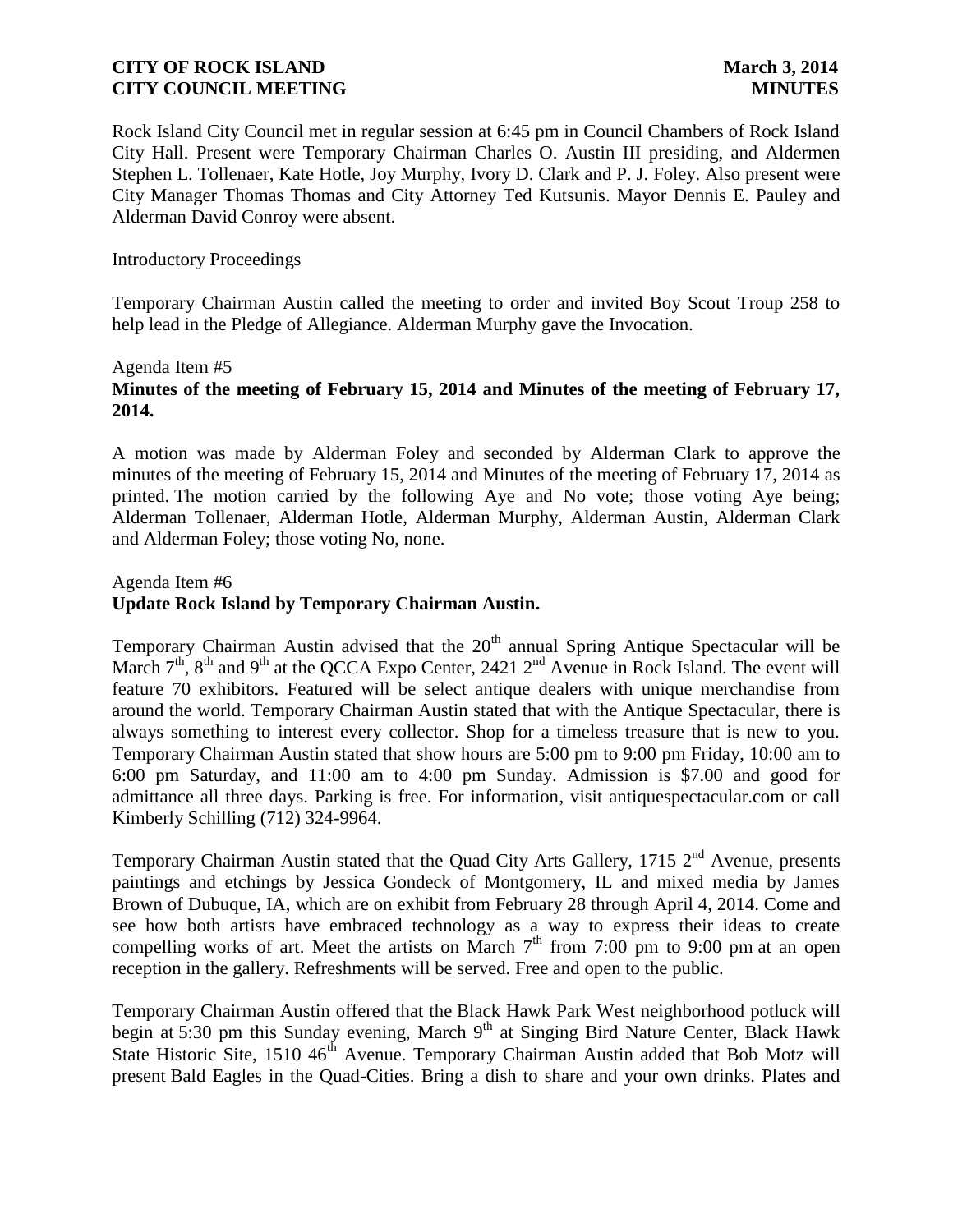utensils will be provided. Call [\(309\) 558-6707](mailto:309)%20558-6707) or email blackhawkparkwest@gmail.com for details.

## Agenda Item #7 **Presentation by the Advanced Technology and Sustainability Consortium**.

Mr. Kevin Koski, Chair of the ATSC stepped forward. Mr. Koski stated that members of Rock Island's Advanced Technology and Sustainability Consortium (ATSC) established the Mark W. Schwiebert Sustainability Leadership Award in April of 2009. Mr. Koski advised that it was created to honor former Mayor Schwiebert for his 20 years of service to Rock Island and for his work in the area of sustainable initiatives. It was noted that this special award would be given annually to a business, organization or individual that has demonstrated outstanding leadership in the area of green or sustainable initiatives. The first award was presented to Mark Schwiebert.

Mr. Koski stated that the 2013 award recipient is KJWW Engineering Consultants. Mr. Koski provided highlights for the selection of KJWW Engineering Consultants. Mr. Koski then presented President Paul VanDuyne and Vice President Larry Pitham with the award.

Mr. VanDuyne stated that KJWW appreciates the award. Mr. VanDuyne offered that when the ATSC was first formed back in 2006, KJWW was one of the first members to join. Mr. VanDuyne advised that KJWW has over 500 employees and 14 different offices. Mr. VanDuyne stated that they have the ability to work on some of the larger projects in the U.S. and now worldwide. Mr. VanDuyne added that they just got a 2.1 million square foot cancer center facility in Kuwait and they were chosen because of KJWW's ability to bring sustainability to Kuwait. Mr. VanDuyne added that all of that work gets done here in Rock Island.

Mr. Pitham advised that KJWW's office building was designed in 2007 and about 20,000 square feet was added to the office. Mr. Pitham offered that it was the first LEED certified building in the Illinois Quad Cities. Mr. Pitham further discussed the building.

## Agenda Item #8

## **Proclamation declaring March 2014 as American Red Cross Month**.

Temporary Chairman Austin read the Proclamation. Betsy Pratt, Regional Chief Executive Officer of the American Red Cross of the Quad Cities area stated that she invited Berlinda Tyler-Jamison to the meeting to accept the Proclamation. Ms. Pratt added that Ms. Tyler-Jamison has served on the Board of Directors for several years. At this time, Temporary Chairman Austin presented the Proclamation to Ms. Tyler-Jamison.

Ms. Pratt stated that the American Red Cross has played a central role in Rock Island and the Quad City Community since 1917. Ms. Pratt stated that for the first seven months of the year, the American Red Cross has only responded to seven fires in Rock Island. Ms. Pratt indicated that over 150 individuals in Rock Island have received CPR and First Aid training. Ms. Pratt commented that 130 youth have received water safety lessons and over 500 youth have received basic health and safety information. Ms. Pratt added that 12 families in Rock Island have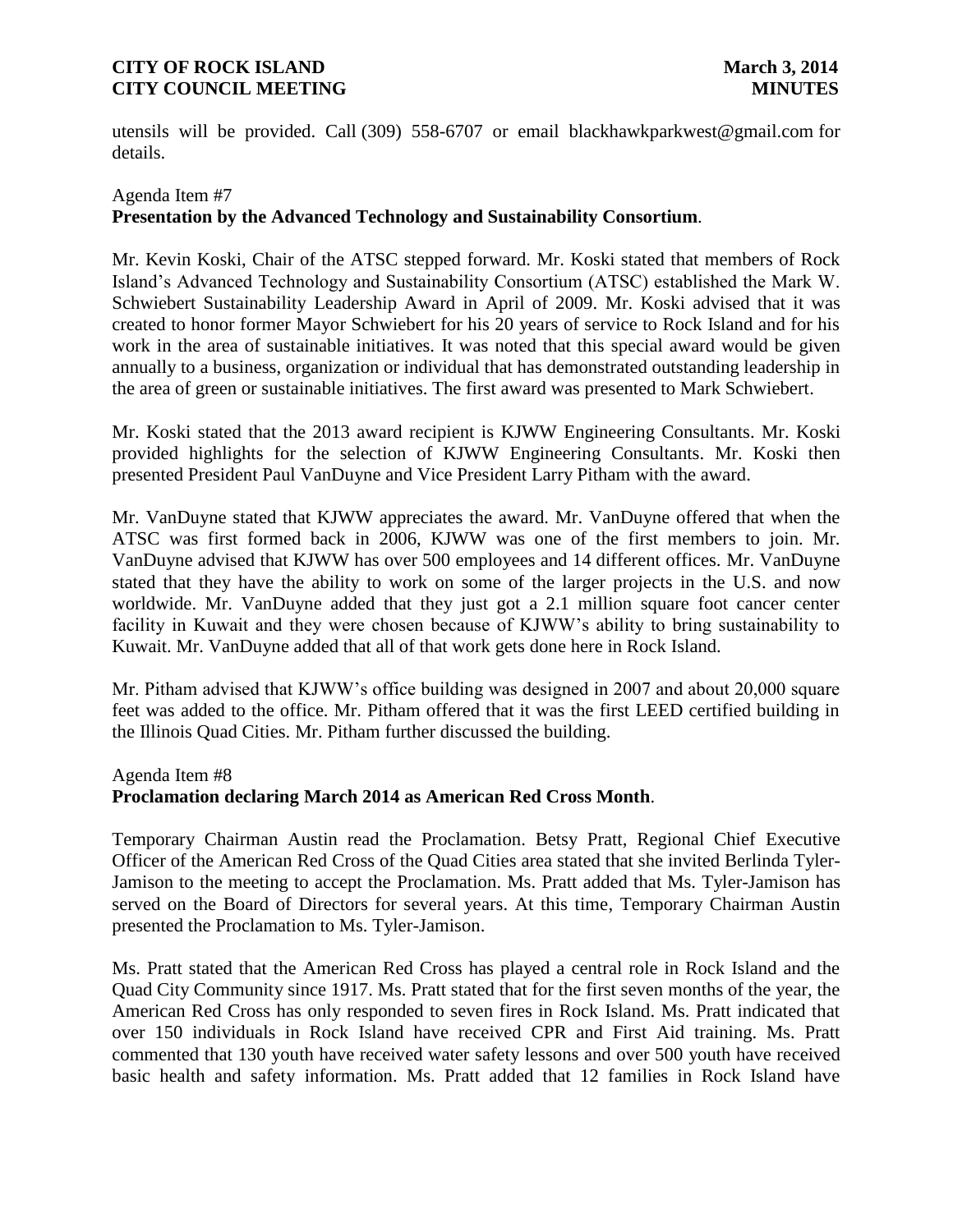received services for military and reaching out to their service member. Ms. Pratt stated that the American Red Cross is very appreciative of the support they receive from Rock Island.

# Agenda Item #9 **CLAIMS**

It was moved by Alderman Tollenaer and seconded by Alderman Murphy to accept the following reports and authorize payments as recommended.

Alderman Hotle advised that she would be abstaining from voting on Agenda Item #9 due to a conflict with item (b).

The motion then carried by the following Aye and No vote; those voting Aye being; Alderman Tollenaer, Alderman Murphy, Alderman Austin, Alderman Clark and Alderman Foley; those voting No, none. Alderman Hotle abstained.

a. Report from the Human Resources Department regarding payment in the amount of \$6,458.22 to Kutsunis and Weng P.C. for legal services rendered for the month of February.

b. Report from the Human Resources Department regarding payment in the amount of \$11,619.96 to Pappas, Davidson, O'Connor & Fildes PC for legal services rendered for a General Liability claim.

c. Report from the Human Resources Department regarding payment in the amount of \$7,000.00 to Rick Moskowitz for General Liability claim.

d. Report from the Public Works Department regarding payment in the amount of \$10,258.04 to Valley Construction Company, Inc. for services provided for an emergency water main repair on Valley View Drive.

e. Report from the Public Works Department regarding payment #4 in the amount of \$31,857.14 to Gilbane Building Company for pre-construction services provided for the Rock Island Police Station project.

## Agenda Item #10

# **Claims for the weeks of February 14 through February 20 in the amount of \$693,243.97 and February 21 through February 27 in the amount of \$584,100.31.**

Alderman Clark moved and Alderman Murphy seconded to allow the claims. The motion carried by the following Aye and No vote; those voting Aye being; Alderman Tollenaer, Alderman Hotle, Alderman Murphy, Alderman Austin, Alderman Clark and Alderman Foley; those voting No, none.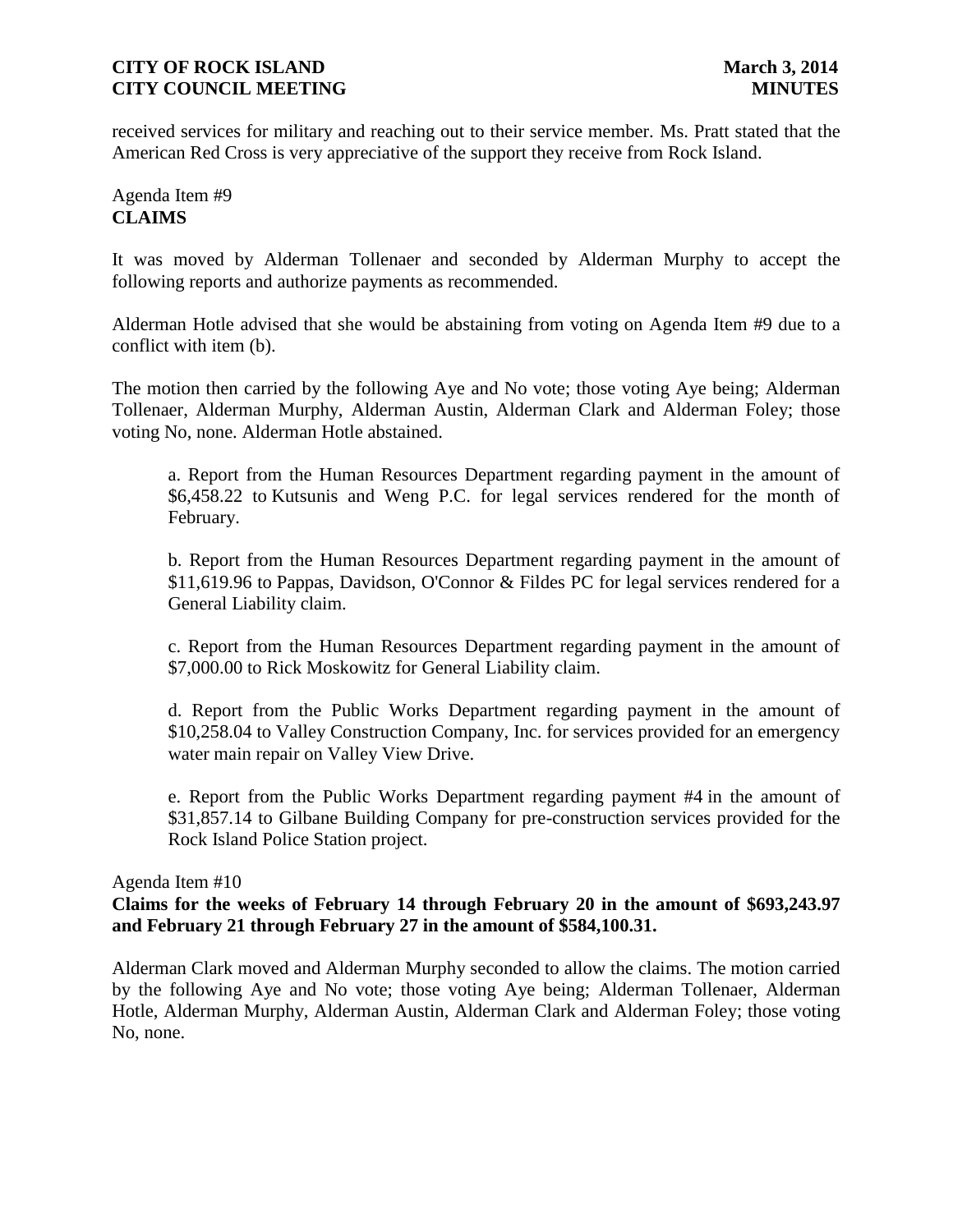#### Agenda Item #11

# **Payroll for the weeks of February 3 through February 16 in the amount of \$1,326,752.62**.

It was moved by Alderman Murphy and seconded by Alderman Hotle to allow the payroll. The motion carried by the following Aye and No vote; those voting Aye being; Alderman Tollenaer, Alderman Hotle, Alderman Murphy, Alderman Austin, Alderman Clark and Alderman Foley; those voting No, none.

### Agenda Item #12

# **Report from the Public Works Department regarding the purchase of a used 2011 or 2012 Ford Expedition K-9 vehicle with the necessary budget adjustment to the insurance fund in an amount not to exceed \$23,000.00.**

Alderman Murphy moved and Alderman Hotle seconded to authorize staff to purchase the vehicle as recommended, approve the budget adjustment and refer to the City Attorney for an ordinance declaring the current K-9 unit as surplus. The motion carried by the following Aye and No vote; those voting Aye being; Alderman Tollenaer, Alderman Hotle, Alderman Murphy, Alderman Austin, Alderman Clark and Alderman Foley; those voting No, none.

## Agenda Item #13

# **Report from the Community and Economic Development Department regarding the purchase of property at 4000 11th Street from Mark Mueller in the amount of \$250,000.00.**

It was moved by Alderman Murphy and seconded by Alderman Foley to approve the purchase as recommended, authorize the City Manager to execute the contract documents and refer to the City Attorney for an ordinance.

Discussion followed. Temporary Chairman Austin inquired upon Community and Economic Development Director Jeff Eder to explain how the purchase price was arrived at and does this keep the City within the framework of the line of credit to put the whole project together.

Mr. Eder advised that it may be thought that this is a high purchase price for a small building, but there is a lot of kitchen type equipment in that building that is hard to replicate. Mr. Eder added that the purchase price is on Mr. Mueller staying in business in Rock Island. Mr. Eder stated that the amount still keeps the City within the allotted dollar figure.

After discussion, the motion carried by the following Aye and No vote; those voting Aye being; Alderman Tollenaer, Alderman Hotle, Alderman Murphy, Alderman Austin, Alderman Clark and Alderman Foley; those voting No, none.

Agenda Item #14

**Report from the Public Works Department regarding bids for the purchase of six open top roll-off containers, recommending the bid be awarded to Poynette Iron Works, Inc. in the amount of \$22,250.00.**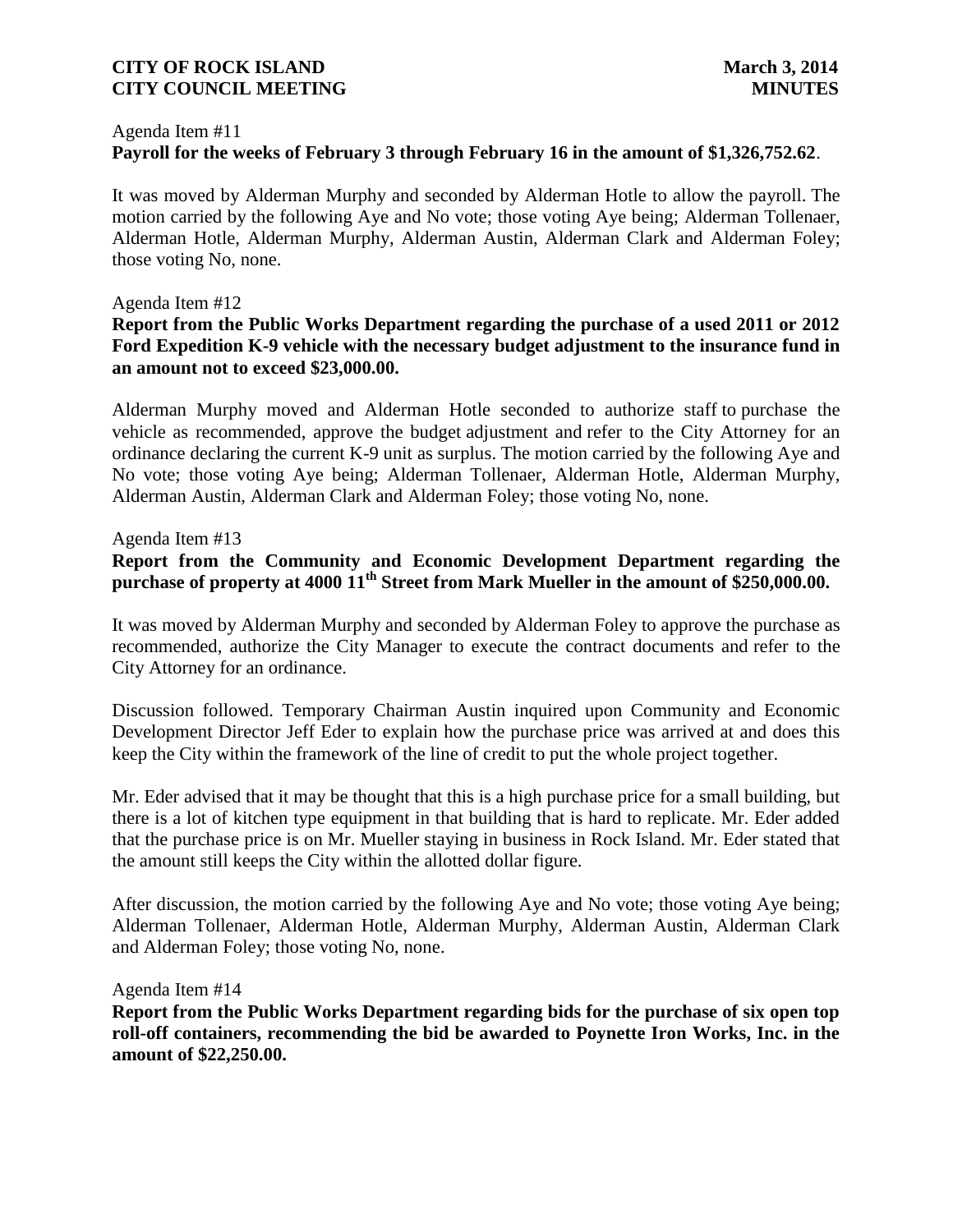Alderman Foley moved and Alderman Murphy seconded to award the bid as recommended and authorize purchase. The motion carried by the following Aye and No vote; those voting Aye being; Alderman Tollenaer, Alderman Hotle, Alderman Murphy, Alderman Austin, Alderman Clark and Alderman Foley; those voting No, none.

#### Agenda Item #15

# **Report from the Community and Economic Development Department regarding bids for the demolition of the Blackhawk TV property, recommending the bid be awarded to Lester Construction in the amount of \$32,780.00.**

It was moved by Alderman Hotle and seconded by Alderman Murphy to award the bid as recommended and authorize the City Manager to execute the contract documents. The motion carried by the following Aye and No vote; those voting Aye being; Alderman Tollenaer, Alderman Hotle, Alderman Murphy, Alderman Austin, Alderman Clark and Alderman Foley; those voting No, none.

#### Agenda Item #16

# **Report from the Community and Economic Development Department regarding an agreement with the City of Moline for lead based paint hazard control construction services.**

Alderman Hotle moved and Alderman Clark seconded to approve the agreement as recommended and authorize the City Manager to execute the contract documents. The motion carried by the following Aye and No vote; those voting Aye being; Alderman Tollenaer, Alderman Hotle, Alderman Murphy, Alderman Austin, Alderman Clark and Alderman Foley; those voting No, none.

#### Agenda Item #17

# **Report from the Community and Economic Development Department regarding an Ordinance approving a redevelopment agreement with Dinner Theatre Associates Ltd., dba Circa '21 Dinner Playhouse, subject to minor attorney modifications and authorizing the City Manager to execute the contract documents.**

It was moved by Alderman Foley and seconded by Alderman Hotle to consider, suspend the rules and pass the ordinance. The motion carried by the following Aye and No vote; those voting Aye being; Alderman Tollenaer, Alderman Hotle, Alderman Murphy, Alderman Austin, Alderman Clark and Alderman Foley; those voting No, none.

#### Agenda Item #18

# **Report from the Community and Economic Development Department regarding an Ordinance authorizing the payment of redevelopment project costs and distribution of excess monies for the 11th Street redevelopment project area of the City of Rock Island, Illinois.**

Alderman Tollenaer moved and Alderman Foley seconded to consider, suspend the rules and pass the ordinance.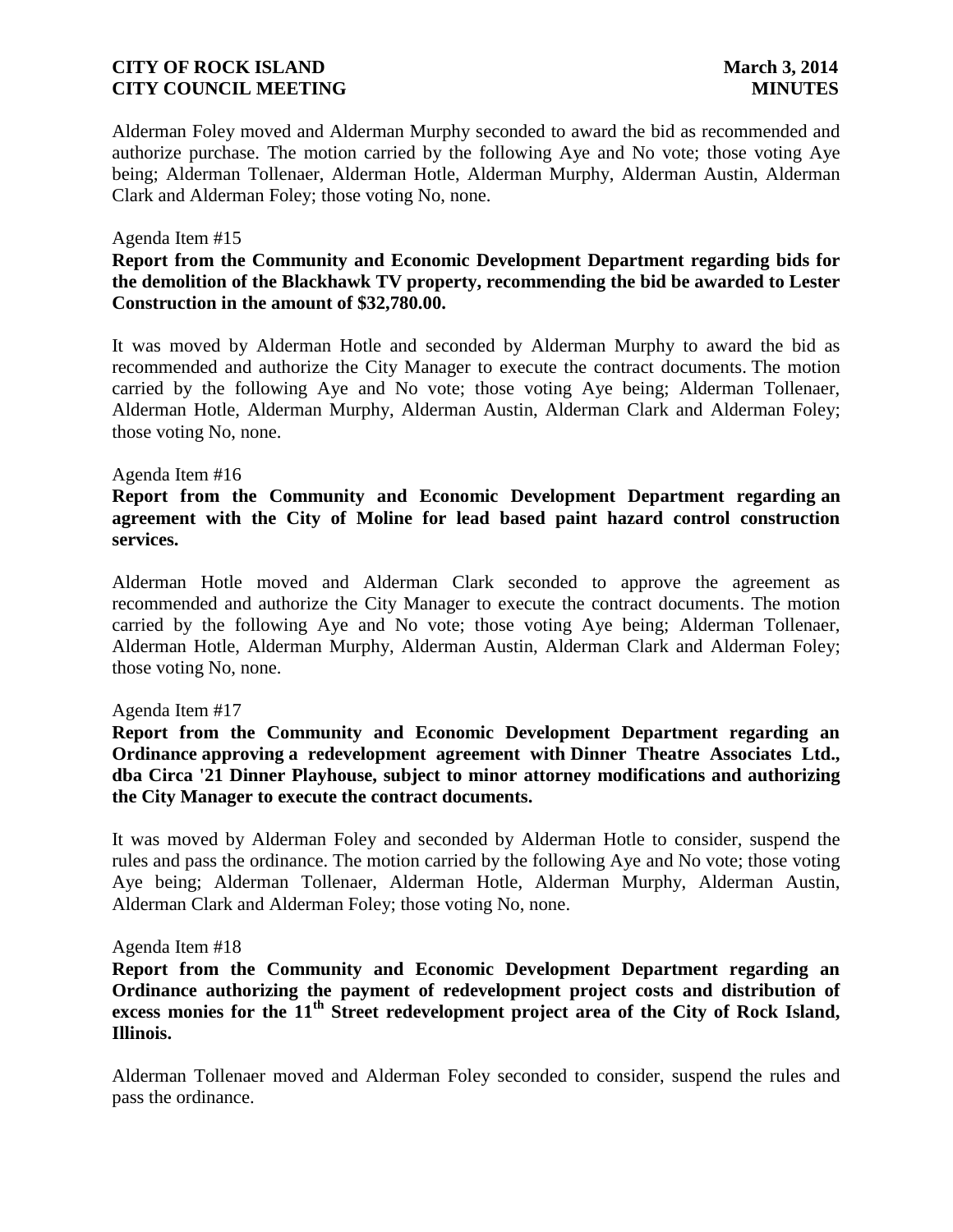Discussion followed. Temporary Chairman Austin stated that when this item was discussed on February  $10<sup>th</sup>$ , it was discussed as though the City would be passing the ordinance this evening, but there is an intermediate step that must take place. Temporary Chairman Austin then inquired upon Community and Economic Development Director Jeff Eder to explain this item.

Mr. Eder advised that the current TIF District on  $11<sup>th</sup>$  Street has to end before a new one can be put in part of the area. Mr. Eder stated that not a lot of people have been through the steps to end a TIF District. Mr. Eder added that there is a multiple step process that the State requires that the City go through. Mr. Eder advised that this item is step one. Mr. Eder added that step two will be next week, which is a termination ordinance, and on March  $17<sup>th</sup>$ , the new ordinances on establishing the new TIF Districts will be passed.

After discussion, the motion carried by the following Aye and No vote; those voting Aye being; Alderman Tollenaer, Alderman Hotle, Alderman Murphy, Alderman Austin, Alderman Clark and Alderman Foley; those voting No, none.

### Agenda Item #19

# **Report from the Police Department regarding the 2013 Deer Hunt, recommending an extension of the archery deer hunt for the 2014/2015 season with additional recommendations as stated in the report.**

It was moved by Alderman Foley and seconded by Alderman Murphy to approve the extension with the additional recommendations and refer to the City Attorney for an ordinance.

Discussion followed. Alderman Hotle stated that she has been pretty forward on her feelings in regards to this policy. Alderman Hotle added that she would like to see things happen with the deer population, but there are things in the current ordinance that was passed in November that she was not 100% sure on. Alderman Hotle stated that she would not be supporting this item.

Temporary Chairman Austin advised that this item is in its infancy; this was successful. Temporary Chairman Austin added that the recommendations that the Police Chief has explained seem to be the next logical step. Temporary Chairman Austin stated that this can always be revisited at any point in time if it is determined that something else should be done differently or better.

Alderman Murphy advised that she will continue to support the expansion because when it was passed originally, it was a limited season, a limited number of hunters and a limited number of spaces. Alderman Murphy stated that one of the big concerns was safety, and there were not any safety issues or complaints to the Police Department. Alderman Murphy stated that the program can be reassessed if needed. Alderman Murphy further discussed this item.

After discussion, the motion carried by the following Aye and No vote; those voting Aye being; Alderman Murphy, Alderman Austin, Alderman Clark and Alderman Foley; those voting No, Alderman Tollenaer and Alderman Hotle.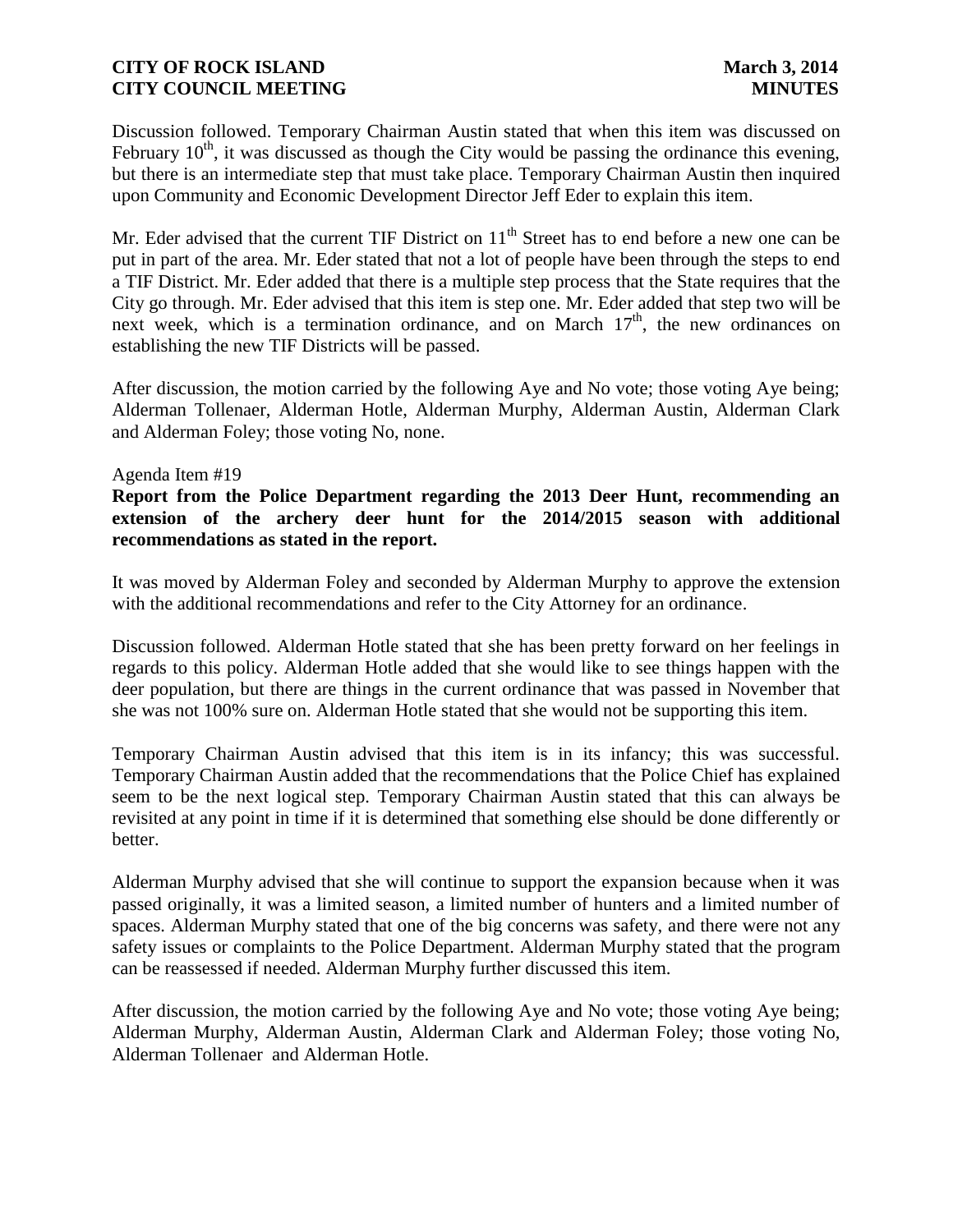#### Agenda Item #20

# **Report from the Mayor regarding a reappointment to the Police and Fire Commission**.

Alderman Hotle moved and Alderman Foley seconded to approve the reappointment as recommended. The motion carried by the following Aye and No vote; those voting Aye being; Alderman Tollenaer, Alderman Hotle, Alderman Murphy, Alderman Austin, Alderman Clark and Alderman Foley; those voting No, none.

Vanessa Trice was reappointed to the Police and Fire Commission for a three year term expiring April 30, 2017.

### Agenda Item #21

# **Report from the City Clerk regarding a request from the Blue Cat Brew Pub to hold an event (Camp Kesem Fundraiser) outside on Saturday, March 29, 2014 from 11:00 am to 5:00 pm at 113 18th Street and a request for a waiver of the event fees.**

It was moved by Alderman Hotle and seconded by Alderman Murphy to approve the event and waiver of fees as recommended, subject to complying with all liquor license regulations. The motion carried by the following Aye and No vote; those voting Aye being; Alderman Tollenaer, Alderman Hotle, Alderman Murphy, Alderman Austin, Alderman Clark and Alderman Foley; those voting No, none.

### Agenda Item #22

# **Report from the City Clerk regarding an application and Resolution for the Quad Cities River Bandits to hold a 5K Run on Saturday, April 12, 2014 from 8:00 am to 9:00 am.**

Alderman Clark moved and Alderman Murphy seconded to approve the event as recommended and adopt the resolution. The motion carried by the following Aye and No vote; those voting Aye being; Alderman Tollenaer, Alderman Hotle, Alderman Murphy, Alderman Austin, Alderman Clark and Alderman Foley; those voting No, none.

Agenda Item #23 **Other Business.**

Alderman Murphy stated to all citizens of Polish descent that today is Happy Pulaski Day. Alderman Murphy further discussed this item.

Alderman Murphy reminded everyone to Shop Rock Island. Alderman Murphy stated that today was the first day that Milan Surplus was in their new facility, which is located on  $11<sup>th</sup>$ Street at  $27<sup>th</sup>$  Avenue. Alderman Murphy stated that their hours are Monday through Friday from 8:00 am to 5:00 pm and Saturdays from 8:00 am to 4:30 pm. Alderman Murphy indicated that their store is filled with a variety of items, everything from nuts & bolts, tools, household items to children's toys. Alderman Murphy added that their inventory is always changing. Alderman Murphy encouraged everyone to stop by Milan Surplus in Rock Island. Alderman Murphy encouraged everyone to shop local.